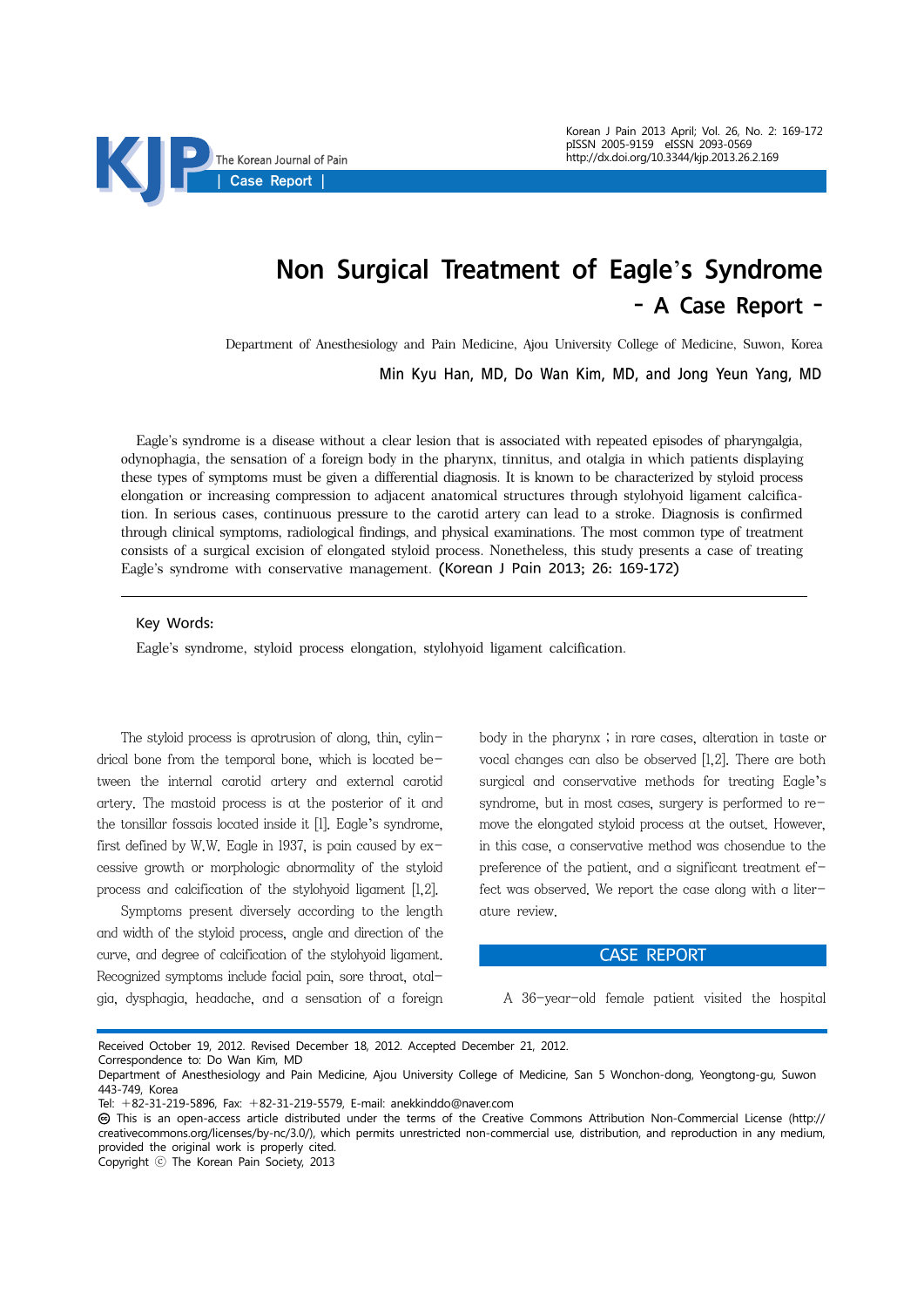## 170 | Korean J Pain Vol. 26, No. 2, 2013

complaining of otalgia that had started approximately 3 years previously. The pain had been recurring 2 to 3 times a month, and there were no abnormalities in hermedical history. No particular abnormalities were observed in the otoscopy performed by the otolaryngology department. The pain was characterized as a needle-like, piercing paininside the ear, and it had worsened one week before the patient's visit tothe hospital.

In the physical examination, tenderness was felt in the left mastoid process. Although the styloid process was not felt, it caused pain when the tonsils were touched, and the patient complained of severe pain when turning herneck to the left. The VAS score was 8.

A radiograph (Fig. 1) and CT scan (Fig. 2) were taken



Fig. 1. Lateral view plain radiograph of cervical spine shows elongated styloid process at left side (white arrow).

for differential diagnosis of Eagle's syndrome. The results showed that the length of the right styloid process was approximately 18 mm, within the normal range, whereas the left was approximately 30 mm, which was elongated compared with the right. The disease was explained to the patient and surgical treatment was recommended, but the patient refused. Hence, conservative treatment was selected and performed. Oral medication was begun with administration of gabapentin (Gabapentin<sup>®</sup>, Dong-APharm Co., Seoul, Korea) 300 mg/d, tianeptine (Stablon<sup>®</sup>, Jeil Pharm Co., Seoul, Korea) 1.5 mg/d, and tramadol hydrochloride 37.5 mg/acetaminophen 325 mg (Paramacet<sup>®</sup>, Dong-APharm Co., Seoul, Korea) 3 tablets/d. In addition, approximately 1 ml of triamcinolone 10 mg combined with 0.3% mepivacaine 3 ml was injected once inthe tonsils and tender areas. Afterwards, a stellate ganglion block was performed on the left side once a week for approximately 4 weeks.

The symptoms gradually improved following the drug administration and injection, and after two weeks, the VAS score had fallen to 2.

As the pain did not worsen during the 3-month monitoring period, drug administration was stopped. The patient agreed to consider surgical treatment in case of pain recurrence, and treatment was concluded.

# **DISCUSSION**

Abnormal elongation of the styloid process occurs in approximately 4% of the population ; among these, only 4% complain of symptoms. The condition is known to occur



Fig. 2. Axial CT view shows elongated styloid process at left side (black arrows). (A) Origin, (B) Midportion, (C) Distal portion.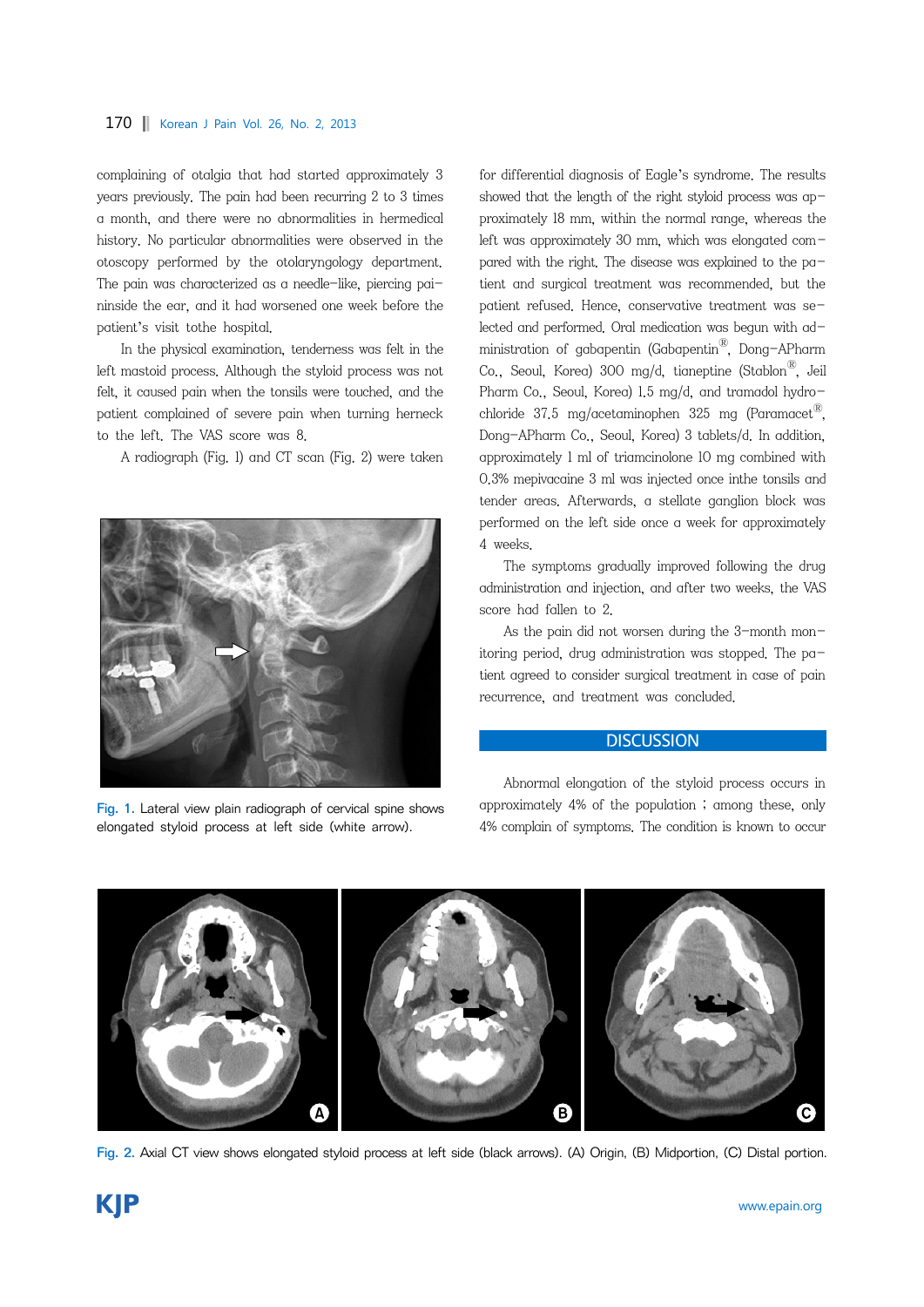most frequently in females in their 30s, 40s, and 50s [3]. The normal length of the styloid process differs according to each individual but is generally less than 20 mm. It is considered elongated when it is 30 mm or longer [4].

There are several hypotheses regarding the cause of Eagle's syndrome. Eagle initially described two types [2,5]. First, 'classic styloid syndrome' occurs mainly after tonsillectomy and is characterized by isolated pharyngalgia in the tonsillar fossa. Its symptoms include dysphagia, odynophagia, a sensation of increased salivation, and a sensation of aforeign body in the pharynx. In rare cases, it can be accompanied by vocal changes [5]. These symptoms are all caused by stimulation to the 5, 8, 9, and 10 cranial nerves near the styloid process, resulting when nerves are entrapped by locally formed granular tissue after tonsillectomy [1]. Damage to the surrounding soft tissue during tonsillectomy can cause ossification and lead to styloid process elongation and ossification of the stylohyoid ligament [4]. Ossification occurs within 2-12 months after such damage [2].

The second type that Eagle described is 'stylocarotid syndrome', which is caused by the stylohyoid organs  $ex$ erting pressure onthe internal and external carotid arteries, regardless of tonsillectomy. The symptoms usually appear along the carotid artery route and are known to be caused by the stimulation of the sympathetic nerve plexus around the blood vessel. Pain in the eye and parietal cephalalgia can occur and may lead to difficulty in differential diagnosis, as these symptoms are also present incluster headache and migraine. Rarely, aphagia and visiondisturbance can occur, and in severe cases, syncopalepisodes can occur [5].

Other hypothesized causes include pressurization insurrounding structures due to the proliferation of granulation tissue after styloid process fracture; stimulation of surrounding nerves, such as the terminal branches of the glossopharyngeal nerve and trigeminal nerve or the chorda tympani nerve; and insertion tendonitis, which is a degenerative and inflammatory change occurring in the tendonous portion of the attached area of the stylohyoid ligament [4].

Diagnosis is achieved through clinical symptoms, palpation of thestyloid process through the tonsillar fossa, evaluation of pain relief after lidocaine injection, and radiologic tests [6].

With clinical symptoms alone, many difficulties exist in

differential diagnosis due to the existence of various other diseases with similar presentations, such as migraine, tension headache, atypical facial pain, myofascial pain syndrome, salivary gland disease, tonsillitis, and psychosomatic disease. In addition, according to several studies, palpation of the styloid process through the tonsillar fossa is only possible when the length of the styloid process is at least 7.5 cm, and Eagle's syndrome is known to occur in patients with shorter styloid processes [7,8]. The styloid process can be observed easily through a lateral-view plain radiograph, but difficulties may arise in deciphering the image when the styloid processes on both sides overlap. In this case, a CT scan can be useful, and the form of the styloid process can be evaluated from a greater number of angles in 3DCT [9]. Using the lidocaine infiltration test can assist in diagnosis by assessing whether symptoms disappear when the test is performed on the area where the styloid process can be felt in the tonsillar fossa [2].

Both surgical and conservative treatment methods exist. Surgical methods involve amputating or removing the elongated styloid process through an intraoral or extraoral approach. In conservative treatment, oral medication with antidepressants and anticonvulsants can be used, and steroid or local anesthesia with long-term effects can be used on the tonsil or tender areas [10]. Other methods include reducing pain through physical therapy, relaxing the muscles that had been constricted due to styloid process stimulation [3].

The patient in the above case had no abnormalities in her medical history, and the length of the left styloid process was 30 mm, which is on the borderline between thenormal range and elongation. Hence, it could not be felt through the tonsillar fossa, and there were difficulties in initial diagnosis. However, otalgia, tenderness of themastoid process and tonsillar fossa area, and pain when turning the neck all occurred onthe left side. The diagnosis of Eagle's syndrome was made after confirming through radiograph images that styloid process elongation existed only on the left side. It was presumed that the symptoms had resulted from the elongated styloid process stimulating the surrounding nerves, such as the trigeminal nerve and facial nerves.

At present, in most cases when Eagle's syndrome is diagnosed, surgical removal of the abnormally elongated styloid process is performed, without conservative treatment.